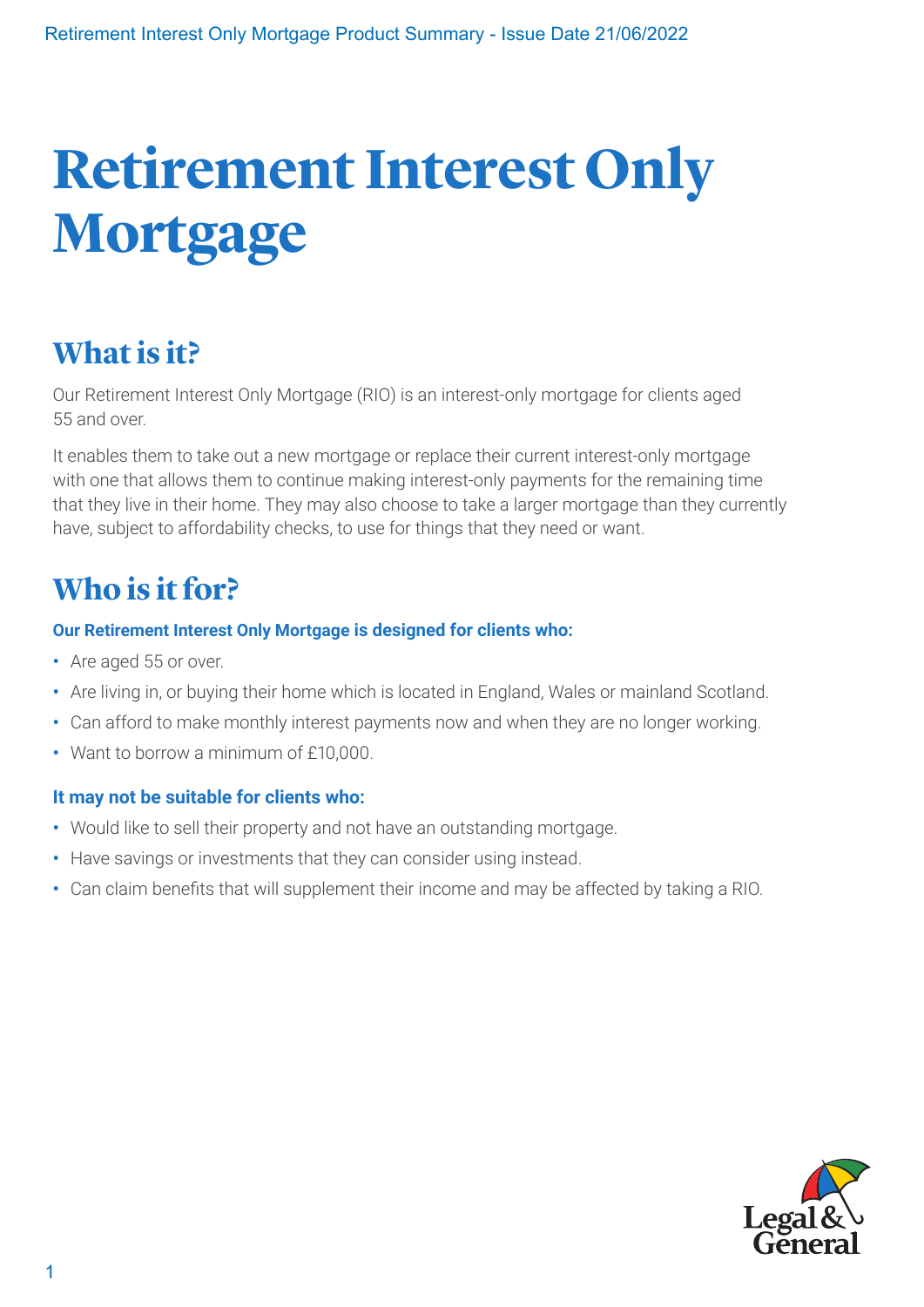## Retirement Interest Only Mortgage Product Summary - Issue Date 21/06/2022

| <b>Criteria</b>               |                                                                                                                           |  |
|-------------------------------|---------------------------------------------------------------------------------------------------------------------------|--|
| <b>Repayment frequency</b>    | Mortgage payments will be paid monthly by your client via Direct Debit.<br>This will be the full interest due each month. |  |
| <b>Amount available</b>       | Actual loan amount is determined by an affordability assessment up to a<br>maximum of 60% LTV.                            |  |
|                               | Based on employed and/or retirement income (including retirement<br>income yet to be earned) of lowest earner.            |  |
| <b>Minimum loan amount</b>    | £10,000.                                                                                                                  |  |
| <b>Maximum loan amount</b>    | £2,000,000 (anything over can be referred).                                                                               |  |
| Minimum applicant age         | 55 years.                                                                                                                 |  |
| <b>Maximum applicant age</b>  | 90 years at time of application and complete within 6 months of turning 91.                                               |  |
| Minimum property value        | £70,000.                                                                                                                  |  |
|                               | £100,000 for flats, maisonettes, ex-council, ex-housing association and<br>ex-MOD.                                        |  |
|                               | For flats or maisonettes, 85% of the property value will be used.                                                         |  |
| <b>Maximum property value</b> | £7,000,000 (refer cases over that).                                                                                       |  |
|                               | For flats or maisonettes, 85% of the property value will be used.                                                         |  |
| <b>Property location</b>      | England, Wales or mainland Scotland.                                                                                      |  |
| <b>Tenure</b>                 | Freehold.                                                                                                                 |  |
|                               | Leasehold (remaining term plus the age of the youngest borrower at<br>completion must be at least 175 years).             |  |
|                               | Properties where service charge and ground rent combined exceeds<br>1.5% of property value are not allowed.               |  |

| <b>Product features</b> |                                                                                                                                                                                                                                                                                                                                                                                                    |  |
|-------------------------|----------------------------------------------------------------------------------------------------------------------------------------------------------------------------------------------------------------------------------------------------------------------------------------------------------------------------------------------------------------------------------------------------|--|
| Interest rate           | The interest rate is fixed for the duration of the mortgage.                                                                                                                                                                                                                                                                                                                                       |  |
| <b>Overpayments</b>     | Your client can reduce the amount they owe by making overpayments of<br>up to 10% of the mortgage balance, in addition to the monthly payment,<br>in any 12 month period starting on the completion of the mortgage and<br>thereafter on each anniversary of the completion of the mortgage without<br>having to pay an Early Repayment Charge. The overpayment must be a<br>minimum value of £50. |  |
| <b>Portability</b>      | Your clients can move to another property subject to your clients and<br>the property meeting our criteria at the time. Partial repayment may be<br>required if they are moving to a lower value property. No Early Repayment<br>Charge (ERC) will be payable on such partial repayments.                                                                                                          |  |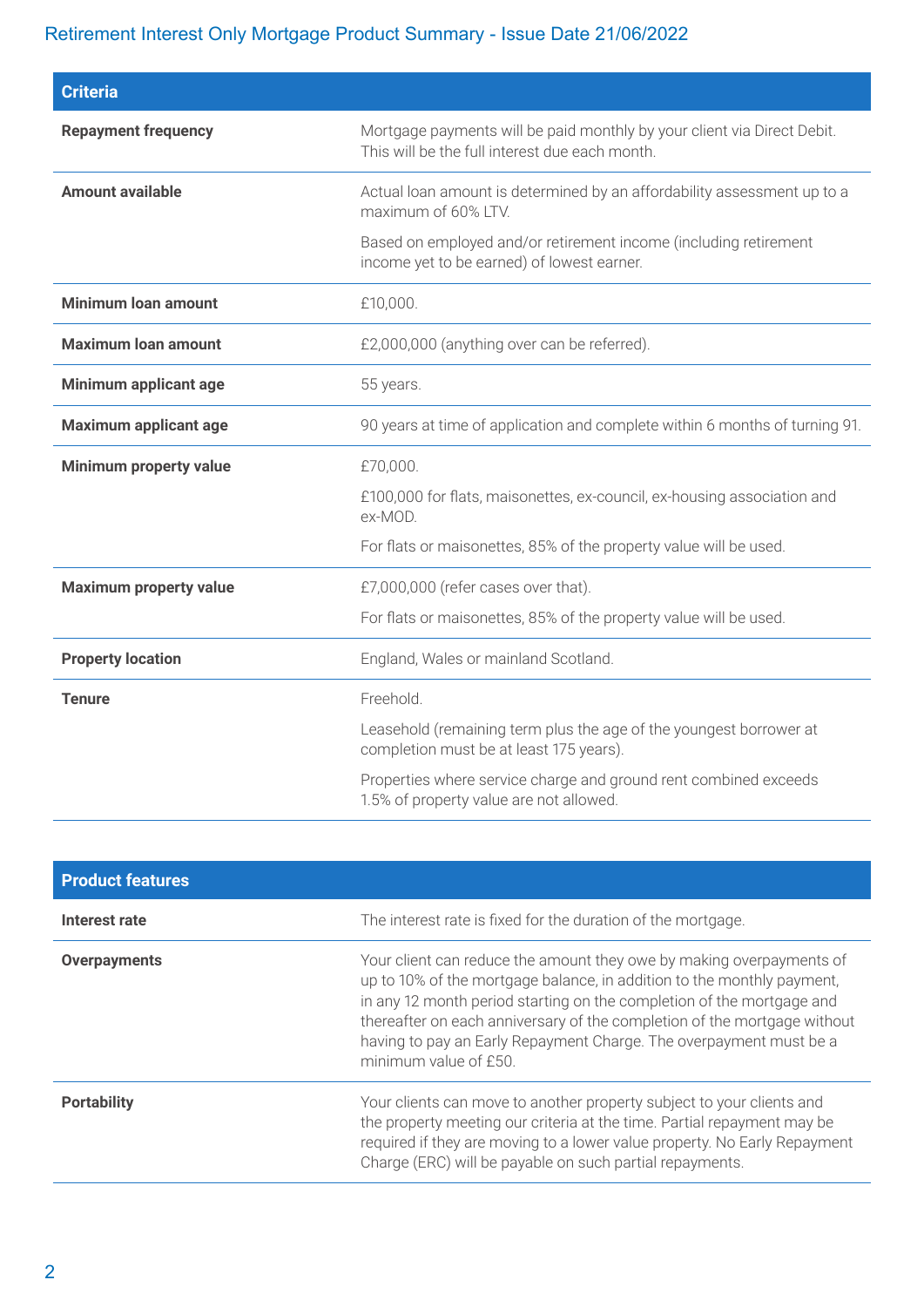#### Retirement Interest Only Mortgage Product Summary - Issue Date 21/06/2022

| <b>Product features</b> continued |                                                                                                                                                                                            |
|-----------------------------------|--------------------------------------------------------------------------------------------------------------------------------------------------------------------------------------------|
| <b>Downsizing Protection</b>      | If after 5 years your client chooses to move to a property that does not<br>meet our lending criteria at the time, they can repay their mortgage in full<br>without having to make an ERC. |
| <b>Additional Borrowing</b>       | Additional borrowing requests will be considered after 6 months of the<br>mortgage completing subject to an affordability assessment and our<br>lending policy.                            |

| <b>Borrower costs and fees</b> |                                                                          |
|--------------------------------|--------------------------------------------------------------------------|
| <b>Product Fee</b>             | £599. This fee can be added to the loan in excess of maximum LTV's.      |
| <b>Valuation Fee</b>           | Currently free.                                                          |
| <b>Legal Fees</b>              | Your clients will pay their own solicitor's costs and all disbursements. |
| <b>Early Repayment Charge</b>  | The Early Repayment Charge on RIO is a fixed, stepped percentage which   |

reduces depending on how long your client has had the mortgage. If your client repays their mortgage in full or makes overpayments above 10% of their mortgage balance each year they will be charged as below.

| <b>Time since start</b><br>of mortgage | <b>Early Repayment Charge</b><br>% of outstanding balance |
|----------------------------------------|-----------------------------------------------------------|
| $0 - 5$ years                          | 9%                                                        |
| 6th year                               | 8%                                                        |
| 7th year                               | 7%                                                        |
| 8th year                               | 6%                                                        |
| 9th year                               | 5%                                                        |
| 10th year                              | 4%                                                        |
| 11th year                              | 3%                                                        |
| 12th year                              | 2%                                                        |
| 13th-15th year                         | 1%                                                        |

#### **Notes**

An Early Repayment Charge is not payable if any of the following apply to your client:

- **•** On any overpayment they make within the permitted limits.
- **•** If they move home and transfer their RIO to a new property that is acceptable to us and as a result of which they repay a part of the mortgage as required by us.
- **•** If they have had the mortgage for over 5 years and are moving to a property that does not meet our lending criteria at that time.
- **•** If they repay after they (or if joint borrowers, the last surviving of them) dies or goes into long term care.
- **•** If joint borrowers and the last surviving of them repays in the first three years after the first of them dies or moves into long term care.